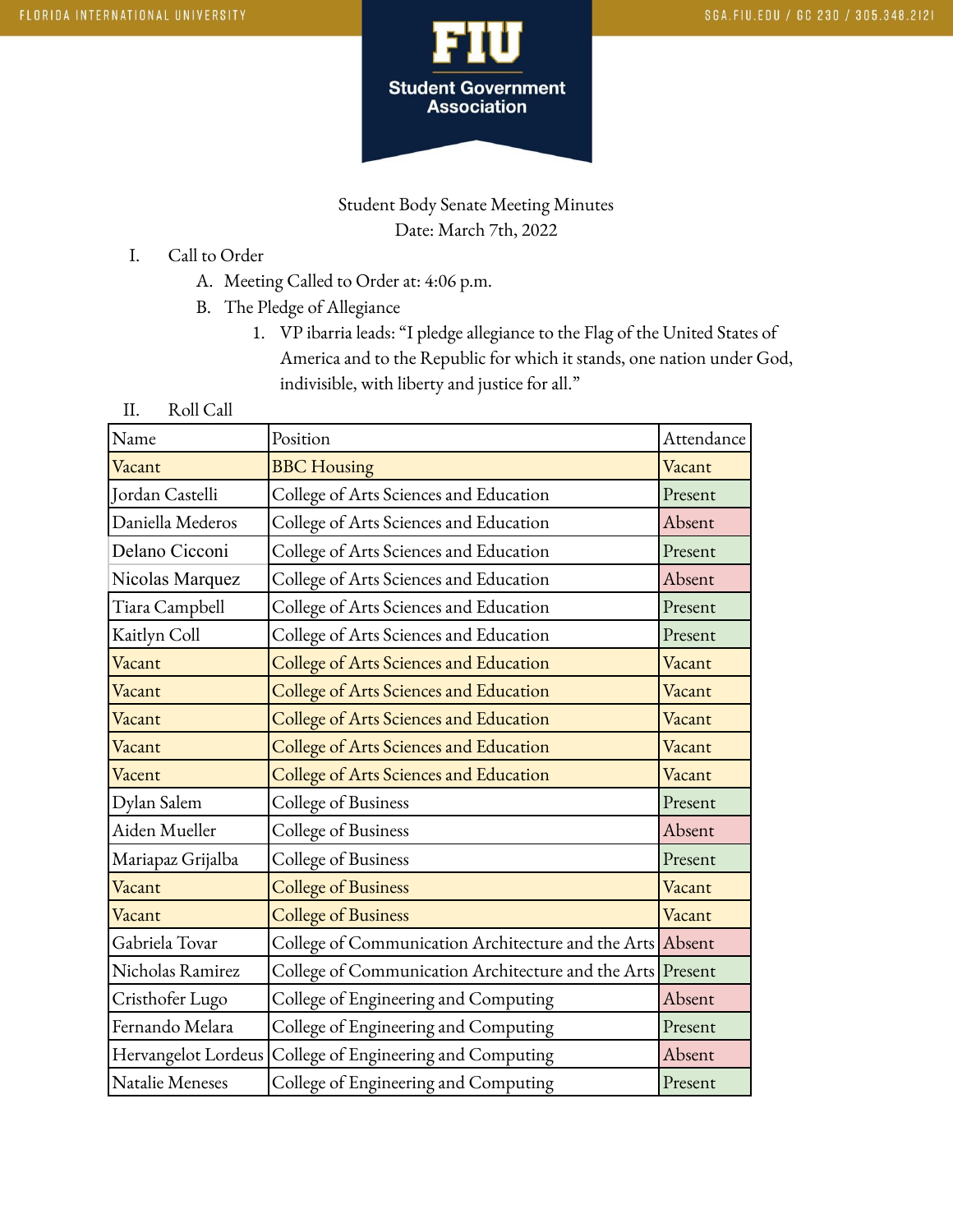| Vacant              | College of Hospitality and Tourism Management | Vacant  |
|---------------------|-----------------------------------------------|---------|
| Vacant              | College of Law                                | Vacant  |
| Manuela Jaramillo   | College of Medicine                           | Absent  |
| Joshua Lovo-Morales | College of Nursing and Health Sciences        | Present |
| Tyra Moss           | College of Public Health and Social Work      | Absent  |
| Joshua Mandall      | Graduate School                               | Present |
| Yendy Gonzalez      | Graduate School                               | Absent  |
| Kehinde Alawode     | Graduate School                               | Present |
| Karim Mostafa       | Graduate School                               | Present |
| Sai Kiran Mucharla  | Graduate School                               | Present |
| Jean Rodriguez      | Honors College                                | Absent  |
| John Boris          | <b>Lower Division BBC</b>                     | Present |
| Zoilo Batista       | Lower Division MMC                            | Absent  |
| Jacob Bharat        | <b>MMC</b> Housing                            | Present |
| Taylor Sokolosky    | <b>MMC</b> Housing                            | Present |
| Vacant              | <b>MMC Housing</b>                            | Vacant  |
| Vacant              | <b>Online Student</b>                         | Vacant  |
| Alexander Sutton    | School of International and Public Affairs    | Present |
| David Luis          | School of International and Public Affairs    | Present |
| Manuel Soltero      | School of International and Public Affairs    | Present |
| Vacant              | <b>Upper Division BBC</b>                     | Vacant  |
| Vacant              | <b>Upper Division BBC</b>                     | Vacant  |
| Rodrigo Alea        | <b>Upper Division MMC</b>                     | Present |
| Nicholas Pastrana   | <b>Upper Division MMC</b>                     | Present |

- III. Approval of Minutes from Last Meeting
	- A. Senator luis moves to approve last meetings minutes 2/28/2022. Senator mandall seconds. Motion passes
- IV. Adoption of the Agenda
	- A. Senator Sutton moves to adopt todays agenda 3/7/2022. Senator Luis seconds. Motion passes.
- V. Invited Speakers
	- A. None
- VI. Committee Reports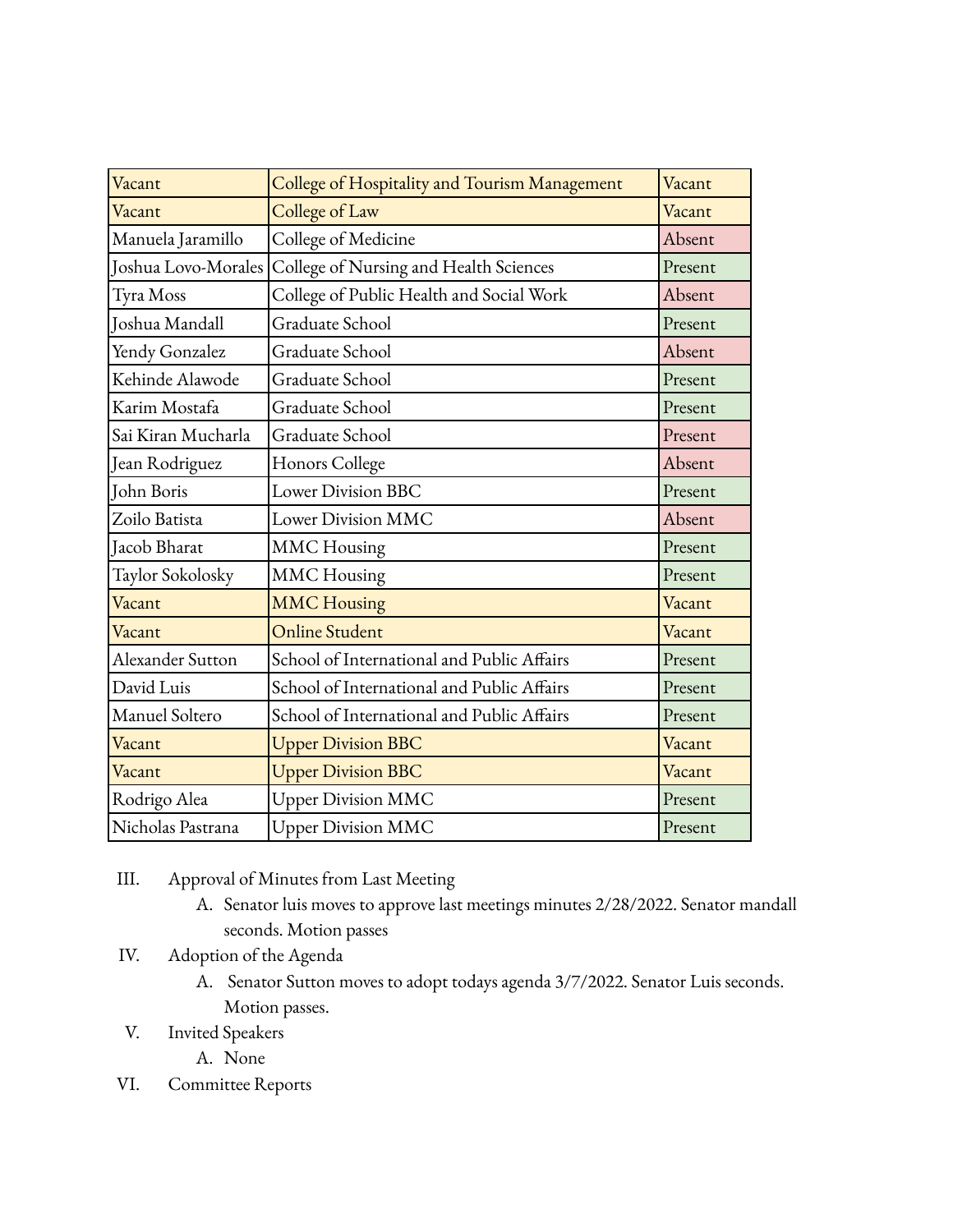- A. Appropriations Committee
	- 1. New appropriation should be coming up for a vote in senate within a few weeks
- B. Graduate and Professional Student Committee
	- 1. Approved two legislations and we are also working on GradSkeller event
- C. University Sustainability and Innovation Committee
- D. Health and Well-Being Committee
	- 1. Completing doodle for meeting times
	- 2. Appropriation for school of nursing is still underway. A poll will be sent to determine interest
- E. Student Life and Academic Concerns Committee
	- 1. Went over everything for food pantry drive
	- 2. Also discussed other concerns students are facing
- F. Committee on Rules and Administration
	- 1. No updates on legislative idea form
	- 2. Reached out to vice chair for ideas on different initiatives

### VII. Executive Board Reports

- A. Student Body President
	- 1. Where are the cuts the senate would like to see so the budget committee can go back and see what we can do?
	- 2. Senator mandall: perhaps SPC could be cut because they are double funded
	- 3. Senator luis: RSO funding could also be cut to help accommodate entities like GPSC
	- 4. Senator salem: I would like to fund progressive organizations
	- 5. Senator bharat: I propose we do not cut organization because they are vital for campus life and marginalized communities.
	- 6. Senator Cicconi: perhaps the children's creative learning center
	- 7. Senator luis: order of the torch should be zero funded because other schools with a similar program have managed fine without funding
	- 8. Senator Sutton: we could possibly cut ROSC, I would like to confer with the chair of GPSC to see how much they think will be necessary. It does not all need to be cut from one entity, we could possibly cut less from multiple entities
		- a) Chair mandall: the reason I am requesting the max budget is because programming takes up almost 2/3 of the budget, we are expected to increase the cost of programming as well as travel funds.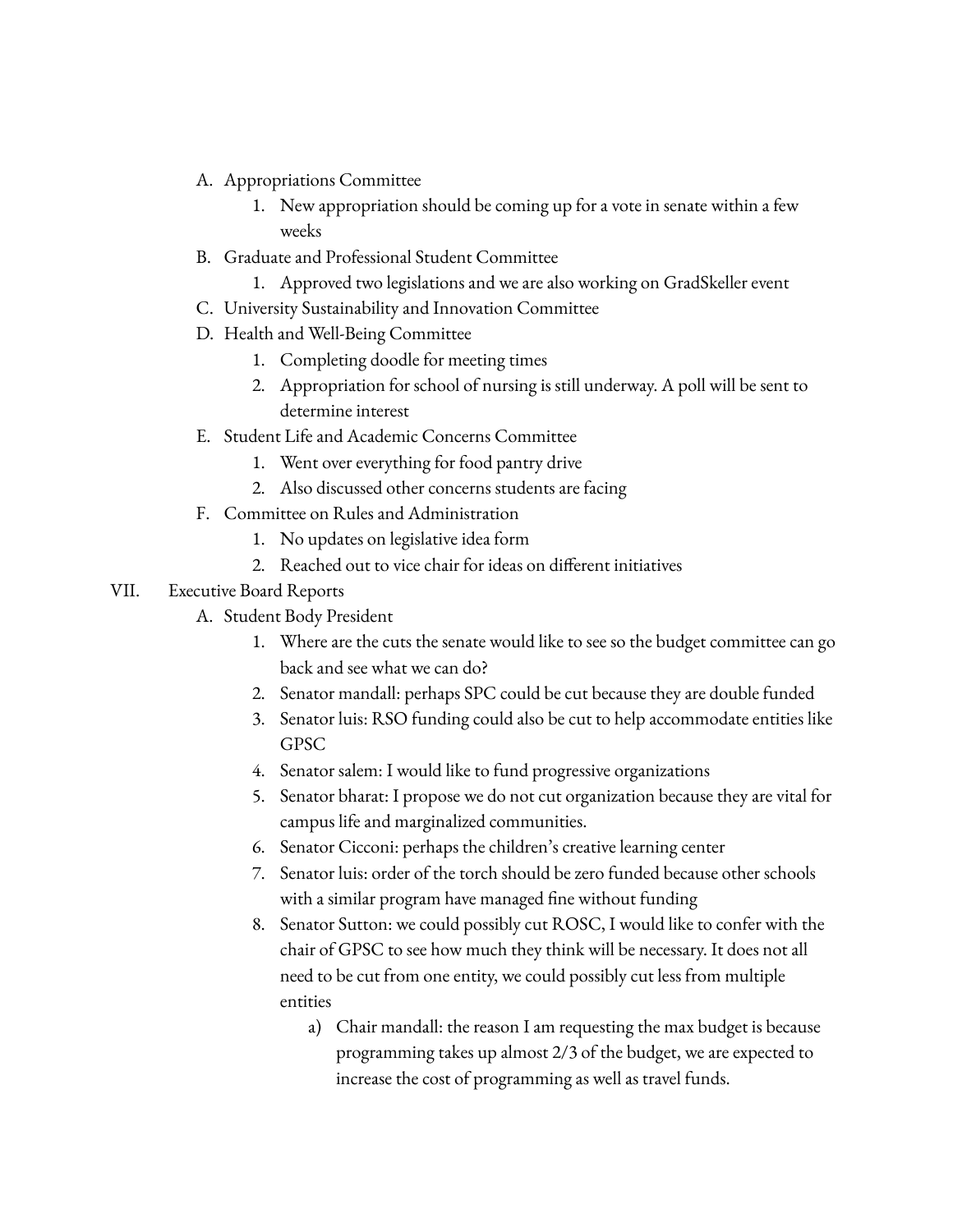- 9. Senator Gonzalez: could you clarify if there were organizations that received full funding while others decreased by 50%?
- 10. Senator mostafa: how much was the homecoming request last year?
	- a) About 500,000 dollars
- 11. Senator mostafa: and this year there was a cut?
	- a) Yes
- 12. Senator Cicconi: is there an organization that takes priority over another?
	- a) Each organization is equally important, no entity is funded because they are "more important" than another.
- 13. Senator Luis: what entities within the budget should NOT be touched? I believe these organizations are the ASBO office, BSU, CClC, FIU-I75, FIU online, office of ombudsperson, FIU in DC, PSU, three SGA office and room rental agreements
- 14. Senator Sutton: what are the rules regarding using ACB money to fund student travel? What is the precenent for recommendations that ACB be used to fund?
	- a) I cant give you the number of how much is left, but ACB funds cannot be utilized for an entitiy already funded. This is considered double dipping.
- B. Senate President
	- 1. Meet your dean even is coming up soon
	- 2. Meet your dean appropriation is next week
- C. Senate President Pro-Tempore
	- 1. Food pantry drive begins on march 14<sup>th</sup>.
	- 2. Link for food pantry doodle will be sent out. This is a mandatory event
	- 3. A list of food items will be sent out so senators can repost and bring appropriate food items
- D. Senate Floor Leader
- E. Student Body Vice President
	- 1. Working on recharge for finals! If anyone wants to help out please reach out
- F. Comptroller
- G. Executive Administrator
- H. Governor of the Biscayne Bay Campus
	- 1. Networking events starting the  $16<sup>th</sup>$  through the  $30<sup>th</sup>$ . If anyone in senate is interested please reach out.
- I. Chief of Staff
- J. Chief Justice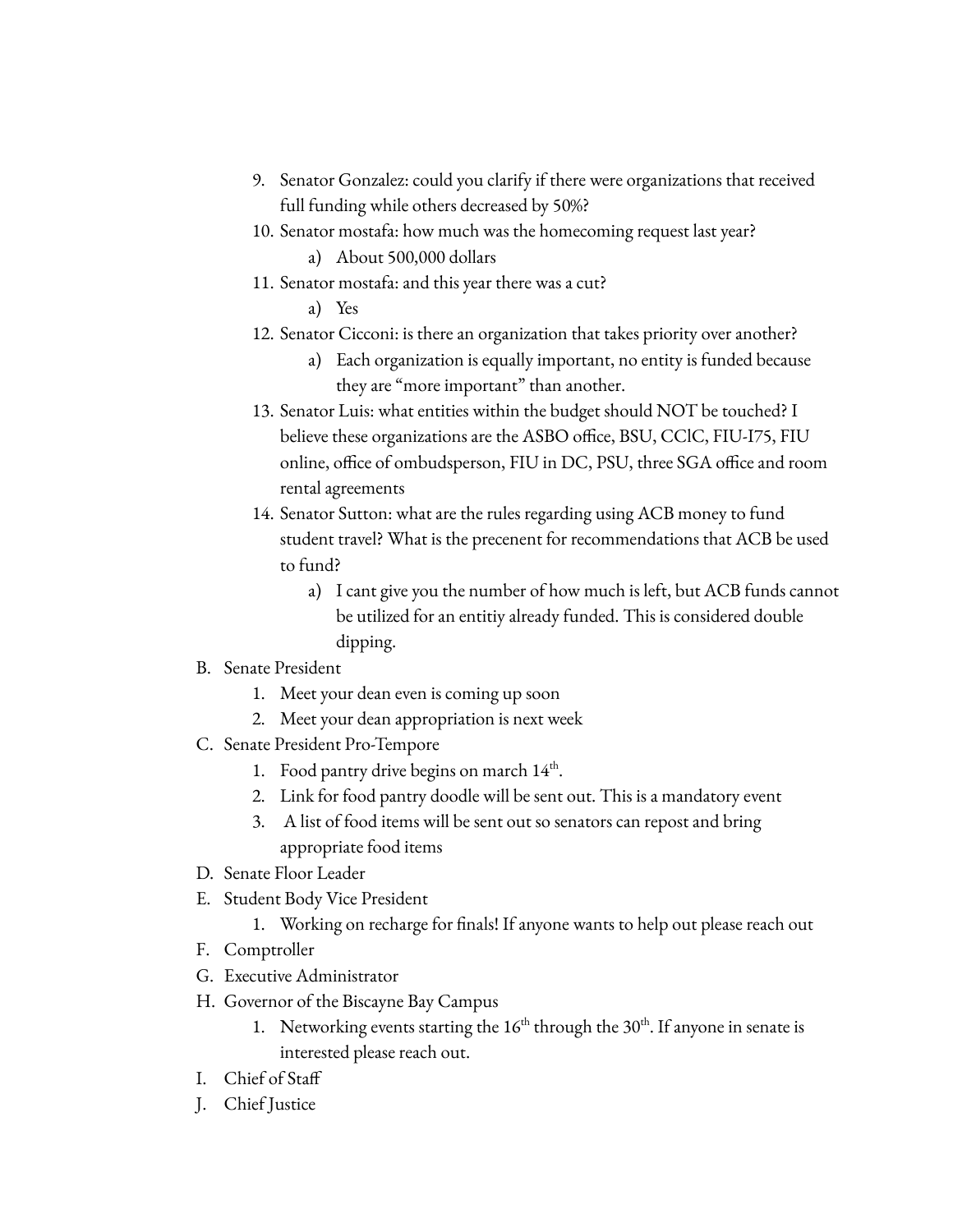VIII. Vetoed Legislation

A.

IX. Unfinished Business

A.

- X. New Business
	- A. 2022-2023 SGA Budget Allocation
		- 1. President Rubido went over line items and allocations.
		- 2. Senator Sutton moves to enter 5 minute q&a period. Senate president pastrana seconds. Motion passes.
		- 3. Senator Sutton moves for a 10 minute extension on discussion, senator Bharat seconds. Motion passes.
		- 4. Senator luis moves to extend discussion by 5 minutes, senator Sutton seconds, motion passes
		- 5. Senator luis moves to go into roll call vote for the budget, senate president pastrana seconds. Motion passes

| Name              | Position                                                   | Attendance |   |
|-------------------|------------------------------------------------------------|------------|---|
| Vacant            | <b>BBC</b> Housing                                         | Vacant     |   |
| Jordan Castelli   | College of Arts Sciences and Education                     | Present    | n |
| Daniella Mederos  | College of Arts Sciences and Education                     | Absent     |   |
| Delano Cicconi    | College of Arts Sciences and Education                     | Present    | n |
| Nicolas Marquez   | College of Arts Sciences and Education                     | Present    | n |
| Tiara Campbell    | College of Arts Sciences and Education                     | Present    | n |
| Kaitlyn Coll      | College of Arts Sciences and Education                     | Present    | n |
| Vacant            | College of Arts Sciences and Education                     | Vacant     |   |
| Vacant            | College of Arts Sciences and Education                     | Vacant     |   |
| Vacant            | College of Arts Sciences and Education                     | Vacant     |   |
| Vacant            | College of Arts Sciences and Education                     | Vacant     |   |
| Vacent            | College of Arts Sciences and Education                     | Vacant     |   |
| Dylan Salem       | College of Business                                        | Present    | n |
| Aiden Mueller     | College of Business                                        | Absent     |   |
| Mariapaz Grijalba | College of Business                                        | Present    | n |
| Vacant            | <b>College of Business</b>                                 | Vacant     |   |
| Vacant            | <b>College of Business</b>                                 | Vacant     |   |
| Gabriela Tovar    | College of Communication Architecture and the Arts Absent  |            |   |
| Nicholas Ramirez  | College of Communication Architecture and the Arts Present |            | n |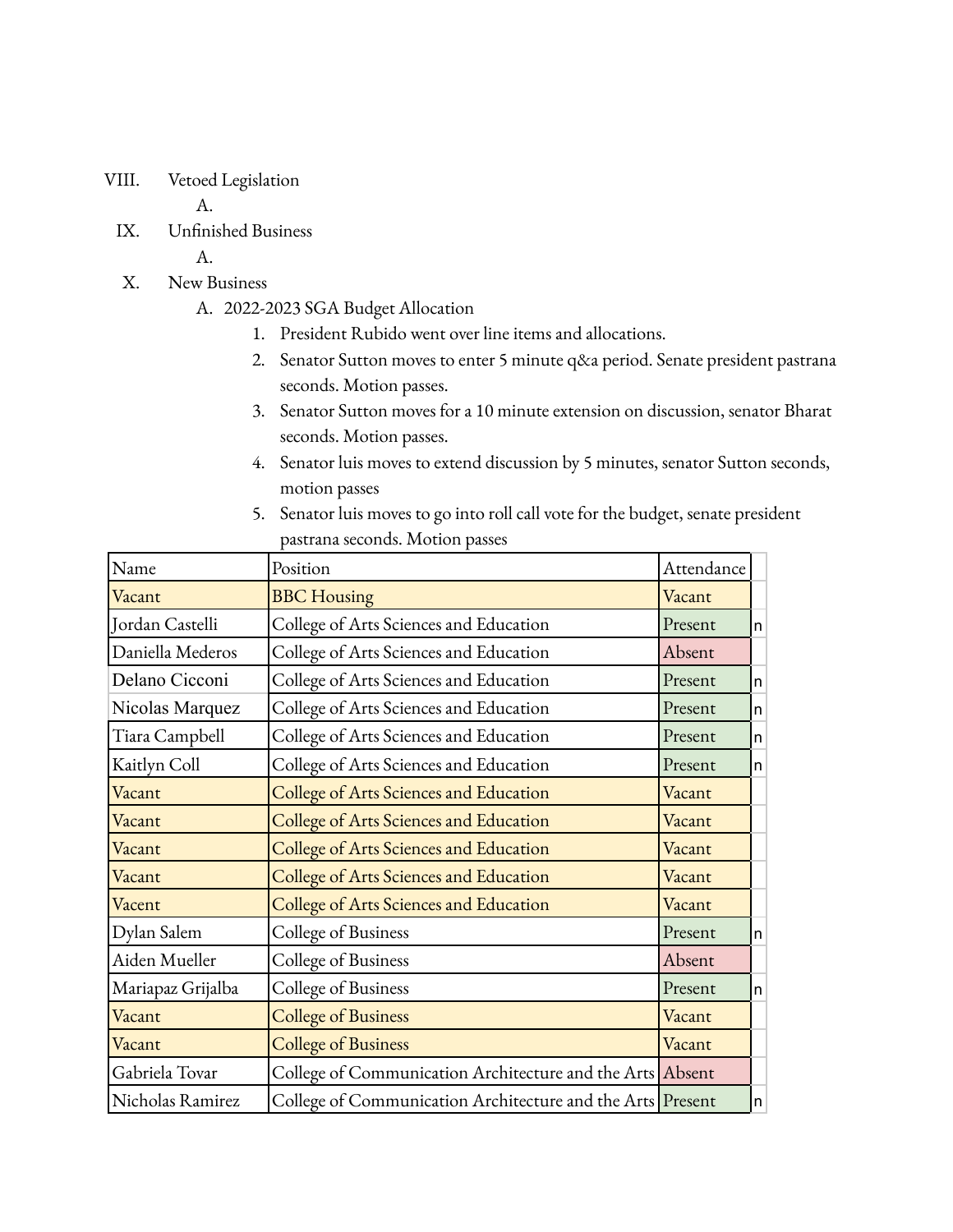| Cristhofer Lugo     | College of Engineering and Computing          | Absent  |    |
|---------------------|-----------------------------------------------|---------|----|
| Fernando Melara     | College of Engineering and Computing          | Present | n  |
| Hervangelot Lordeus | College of Engineering and Computing          | Absent  |    |
| Natalie Meneses     | College of Engineering and Computing          | Present | n  |
| Vacant              | College of Hospitality and Tourism Management | Vacant  |    |
| Vacant              | College of Law                                | Vacant  |    |
| Manuela Jaramillo   | College of Medicine                           | Absent  |    |
| Joshua Lovo-Morales | College of Nursing and Health Sciences        | Present | n  |
| Tyra Moss           | College of Public Health and Social Work      | Absent  |    |
| Joshua Mandall      | Graduate School                               | Present | n  |
| Yendy Gonzalez      | Graduate School                               | Present | n. |
| Kehinde Alawode     | Graduate School                               | Present | n. |
| Karim Mostafa       | Graduate School                               | Present | n  |
| Sai Kiran Mucharla  | Graduate School                               | Present | n  |
| Jean Rodriguez      | Honors College                                | Absent  |    |
| John Boris          | Lower Division BBC                            | Present | n  |
| Zoilo Batista       | Lower Division MMC                            | Absent  |    |
| Jacob Bharat        | <b>MMC</b> Housing                            | Present | n  |
| Taylor Sokolosky    | <b>MMC</b> Housing                            | Present | n  |
| Vacant              | <b>MMC Housing</b>                            | Vacant  |    |
| Vacant              | <b>Online Student</b>                         | Vacant  |    |
| Alexander Sutton    | School of International and Public Affairs    | Present | n  |
| David Luis          | School of International and Public Affairs    | Present | n. |
| Manuel Soltero      | School of International and Public Affairs    | Present | n  |
| Vacant              | <b>Upper Division BBC</b>                     | Vacant  |    |
| Vacant              | <b>Upper Division BBC</b>                     | Vacant  |    |
| Rodrigo Alea        | <b>Upper Division MMC</b>                     | Present | n  |
| Nicholas Pastrana   | <b>Upper Division MMC</b>                     | Present | n  |

## XI. Public Forum

A. Ukrainian students spoke to the senate about what actions could be taken to help show support for the catastrophe taking place in Ukraine. Possibly organizing events that bring awareness to humanitarian crisis. Establishing a fundraiser team to send medical supplies to Ukraine is also a high priority. Financial statuses of Ukrainian students in